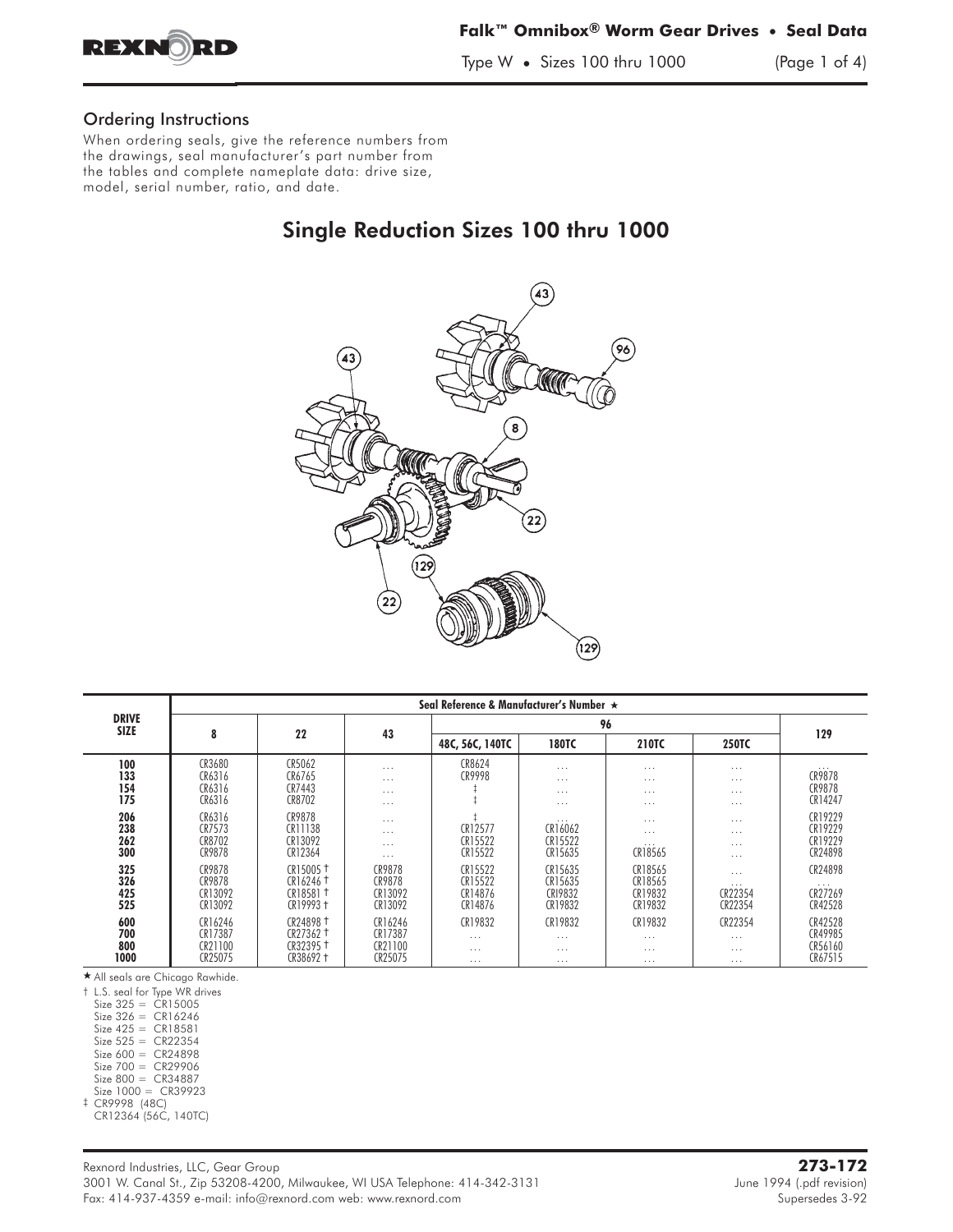$\frac{1}{2}$  of  $\frac{1}{2}$  sizes 100 thru 1000 • Type W



## Double Reduction Worm/Worm Sizes 133 thru 1000



|                             | Seal Reference & Manufacturer's Number ★ |                                        |                                                                                     |                                      |                                                             |                                              |                                              |                                           |  |  |
|-----------------------------|------------------------------------------|----------------------------------------|-------------------------------------------------------------------------------------|--------------------------------------|-------------------------------------------------------------|----------------------------------------------|----------------------------------------------|-------------------------------------------|--|--|
| <b>DRIVE</b><br><b>SIZE</b> | P <sub>8</sub>                           | <b>P22</b>                             | <b>S22</b>                                                                          |                                      |                                                             |                                              |                                              |                                           |  |  |
|                             |                                          |                                        |                                                                                     | 48C, 56C, 140TC                      | <b>180TC</b>                                                | 210TC                                        | <b>250TC</b>                                 | <b>S129</b>                               |  |  |
| 133<br>154<br>175<br>206    | CR3680<br>CR3680<br>CR3680<br>CR3680     | CR5062<br>CR5062<br>CR5062<br>CR5062   | CR6765<br>CR7440<br>CR8702<br>CR9878                                                | CR8624<br>CR8624<br>CR8624<br>CR8624 | $\cdots$<br>$\cdots$<br>$\cdots$<br>$\cdot$ $\cdot$ $\cdot$ | $\cdots$<br>$\cdots$<br>$\cdots$<br>$\cdots$ | $\cdots$<br>$\cdots$<br>$\cdots$<br>$\cdots$ | CR9878<br>CR9878<br>CR14247<br>CR19229    |  |  |
| 238<br>262<br>300<br>325    | CR6316<br>CR6316<br>CR6316<br>CR6316     | CR6765<br>CR6765<br>CR6765<br>CR8702   | CR11138<br>CR13092<br>CR12364<br>$CR15005 +$                                        | CR9998<br>CR9998<br>CR9998           | $\cdots$<br>$\cdot$ $\cdot$ $\cdot$<br>$\cdots$<br>$\cdots$ | $\cdots$<br>$\cdots$<br>$\cdots$<br>$\cdots$ | $\cdots$<br>$\cdots$<br>$\cdots$<br>$\cdots$ | CR19229<br>CR19229<br>CR24898<br>CR24898  |  |  |
| 326<br>425<br>525<br>600    | CR6316<br>CR6316<br>CR8702<br>CR543889   | CR8702<br>CR9878<br>CR13092<br>CR15005 | $CR16246$ <sup>+</sup><br>CR18581 <sup>+</sup><br>CR19993 <sup>+</sup><br>CR24898 + | CR15522<br>CR15522                   | $\cdots$<br>$\cdots$<br>CR15522<br>CR15635                  | $\cdots$<br>$\cdots$<br>$\cdots$<br>CR18565  | $\cdots$<br>$\cdots$<br>$\cdots$<br>$\cdots$ | $\cdots$<br>CR27269<br>CR42528<br>CR42528 |  |  |

|                             | Seal Reference & Manufacturer's Number ★ |                               |                               |                                   |                               |                               |                               |                         |                               |
|-----------------------------|------------------------------------------|-------------------------------|-------------------------------|-----------------------------------|-------------------------------|-------------------------------|-------------------------------|-------------------------|-------------------------------|
| <b>DRIVE</b><br><b>SIZE</b> | P <sub>8</sub>                           | P129                          | S8                            | <b>S22</b>                        | <b>P96</b>                    |                               |                               |                         |                               |
|                             |                                          |                               |                               |                                   | 48C, 56C, 140TC               | <b>180TC</b>                  | <b>210TC</b>                  | <b>250TC</b>            | <b>S129</b>                   |
| 700<br>800<br>1000          | CR543889<br>CR13092<br>CR13092           | CR24898<br>CR27269<br>CR42528 | CR17387<br>CR21100<br>CR25075 | CR27362 <sup>1</sup><br>CR32395 + | CR15522<br>CR14876<br>CR14876 | CR15635<br>CR19832<br>CR19832 | CR18565<br>CR19832<br>CR19832 | .<br>CR22354<br>CR22354 | CR24898<br>CR56160<br>CR67515 |

- All seals are Chicago Rawhide

† L.S. seal for Type WRW drives

Size 325 = CR15005 Size 326 = CR16246 Size 425 = CR18581

Size 525 = CR22354

Size 600 = CR24898

Size 700 = CR29906 Size 800 = CR34887

Size 1000 = CR39923 ‡ CR9998 (48C)

CR12364 (56C, 140TC)

**273-172** Rexnord Industries, LLC, Gear Group June 1994 (.pdf revision) 3001 W. Canal St., Zip 53208-4200, Milwaukee, WI USA Telephone: 414-342-3131 Fax: 414-937-4359 e-mail: info@rexnord.com web: www.rexnord.com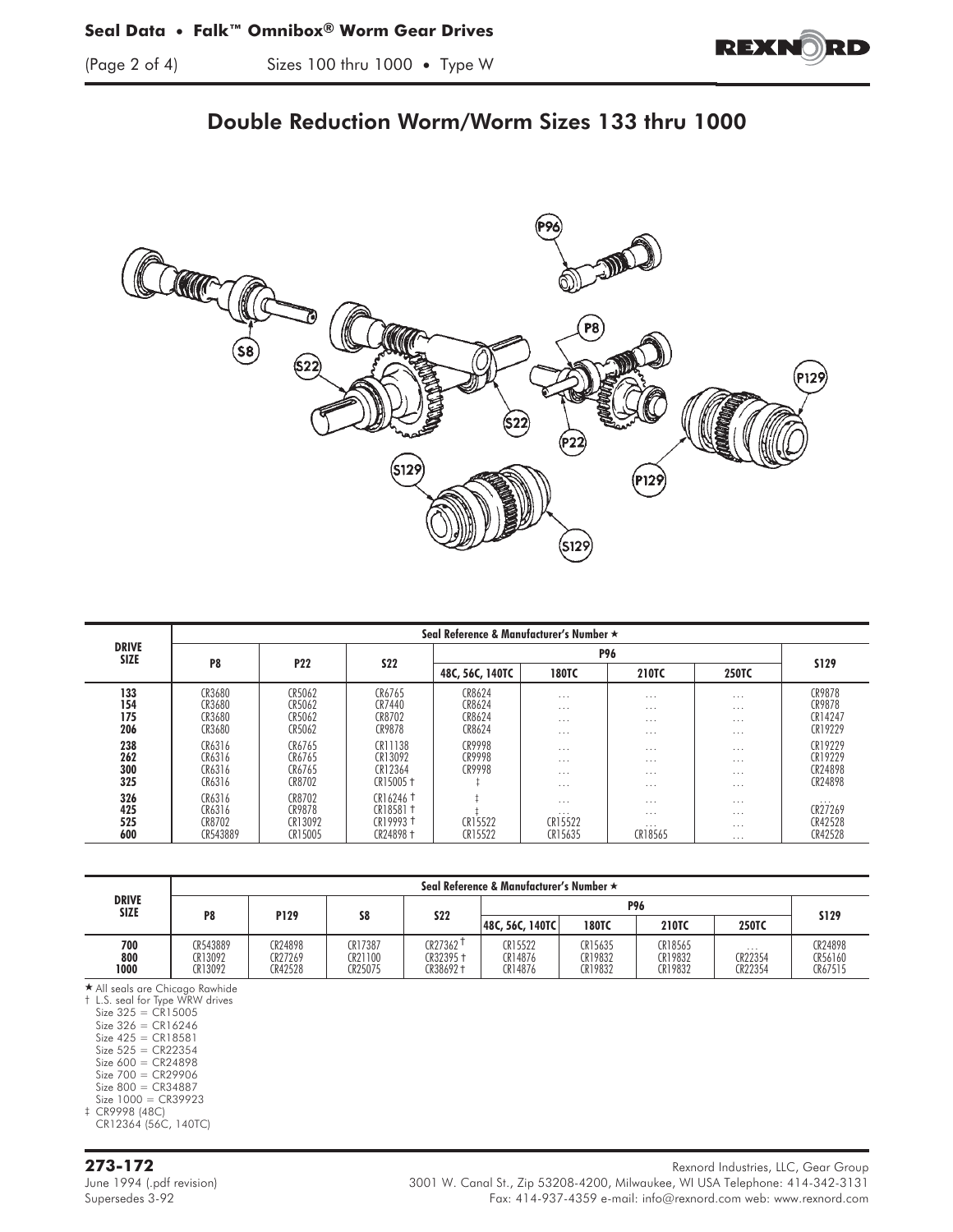

# Double Reduction Helical/Worm Sizes 133 thru 600



| <b>DRIVE</b> | Seal Reference & Manufacturer's Number ★ |                                    |             |                                                        |            |          |  |  |  |
|--------------|------------------------------------------|------------------------------------|-------------|--------------------------------------------------------|------------|----------|--|--|--|
| <b>SIZE</b>  | P <sub>8</sub>                           | P22                                | <b>S22</b>  | <b>P96</b>                                             | <b>S96</b> | 129      |  |  |  |
| 133          | CR5133                                   | CR6373                             | CR6765      | CR9998                                                 | CR9998     | CR9878   |  |  |  |
| 154          | CR5133                                   | CR6373                             | CR7440      | CR9998                                                 | CR9998     | CR9878   |  |  |  |
| 175          | CR5133                                   | CR6373                             | CR8702      | CR9998                                                 | CR9998     | CR14247  |  |  |  |
| 206          | CR5133                                   | CR6373                             | CR9878      | CR9998                                                 | CR12364    | CR19229  |  |  |  |
| 238          | CR6316                                   | CR8702                             | CR11138     | CR14214 (56/140)<br>CR15508 (180TC)                    | CR12577    | CR19229  |  |  |  |
| 262          | CR6316                                   | CR8702                             | CR13092     | CR14214 (56/140)<br>CR15508 (180TC)                    | CR15522    | CR19229  |  |  |  |
| 300          | CR6316                                   | CR8702                             | CR12364     | CR14214 (56/140)<br>CR15508 (180TC)                    | CR15522    | CR24898  |  |  |  |
| 325          | CR6316                                   | CR8702                             | CR15005     | CR14214 (56/140)<br>CR15508 (180TC)                    | CR15522    | CR24898  |  |  |  |
| 326          | CR6316                                   | CR8702                             | CR16246 +   | CR14214 (56/140)<br>CR15508 (180TC)                    | CR15522    | $\cdots$ |  |  |  |
| 425          | CR8748                                   | CR11340 (180TC)<br>CR13569 (210TC) | $CR18581 +$ | CR15522 (56/140)<br>CR15635 (180TC)<br>CR18565 (210TC) | CR14876    | CR27269  |  |  |  |
| 525          | CR8748                                   | CR11340 (180TC)<br>CR13569 (210TC) | $CR19993 +$ | CR15522 (56/140)<br>CR15635 (180TC)<br>CR18565 (210TC) | CR14876    | CR42528  |  |  |  |
| 600          | CR8748                                   | CR11340 (180TC)<br>CR13569 (210TC) | CR24898     | CR15522 (56/140)<br>CR15635 (180TC)<br>CR18565 (210TC) | CR19832    | CR42528  |  |  |  |

★ All seals are Chicago Rawhide.<br>† L.S. seal for Type WRH drives

 $Size 325 = CR15005$ 

Size 326 = CR16246

Size 425 = CR18581

 $Size 525 = CR22354$ 

Size 600 = CR24898